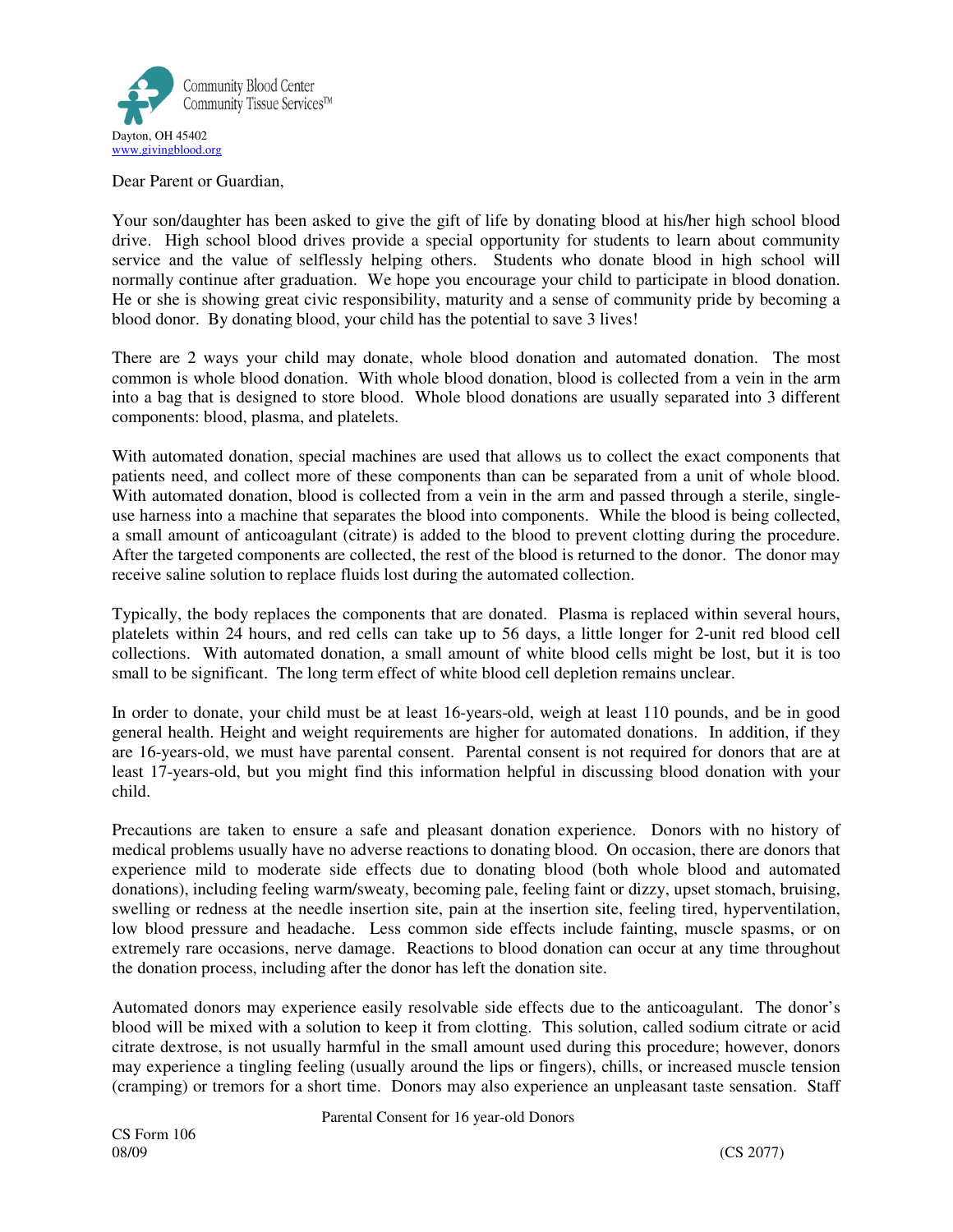can help eliminate these feelings very easily.

On very rare occasions, donors may experience shortness of breath (dyspnea). This can be related to, amongst other reasons, a possible allergic reaction to the sterilization process. If you know your child is allergic to ethylene oxide, please do not allow your child to donate through automation. Other signs of an allergic reaction may occur, including hives and/or itching (urticaria).

On the day of donation, please make sure your child eats a good meal and is well hydrated. Please also make sure that your child has a good understanding of his/her health history prior to donation. Your child will be asked a series of questions that are personal in nature. They will be asked questions regarding any medications that they are currently taking and why they are taking them. There will be questions regarding intravenous drug use and travel outside the United States, along with other questions designed to increase the likelihood of a good donation experience for your child, and a safe blood product for the patients that will receive the blood. There will be questions regarding past sexual practices. Please keep in mind that all people do not define sex in the same way. Your child will be asked to read material that explicitly explains vaginal, oral and anal sexual activities. To ensure that we maintain a safe blood supply, it is imperative that these questions be answered honestly.

Testing is done on each donation to detect various infectious agents that can be transmitted by transfusion, including but not limited to HIV and hepatitis. If there are any abnormal laboratory results, the results will be released to your child, and will be shared with you if your child is 16-years-old **(***By signing CS Form 106, attached hereto, a 16 year old child consents to this disclosure.)* However, if your child is at least 17-years-old, results will only be released to the donor. Otherwise, all health history information will be strictly confidential except as required by law.

Your child will be asked to read and sign the following donor consent on the day of donation:

**I have read and I understand the "Essential Information" for either Whole Blood, Apheresis, or Autologous Donors. All of my questions concerning my donation have been answered to my satisfaction. I understand both the risks and the occasional side effects which can result from donation.** 

**I am fully informed of the laboratory tests which will be performed on my blood. I consent to the performance of the laboratory tests, which will include tests for Syphilis, HIV (AIDS), Hepatitis, and other viruses. I am fully informed of the manner in which the results of these tests will be handled. I consent to the disclosure of all such test results to me and to any other party designated by me in writing, which shall include my parents if I am 16 years of age, or as required by the governmental authority or legal process. If my blood test results are either HIV positive or positive for certain other diseases, I understand the Community Blood Center is required by law to report my name and such positive test results to the State Health Department.** 

**I understand that if either the results of my blood tests or the information recorded on this form indicate that I should not donate because of a risk of transmitting AIDS or other diseases, Community Blood Center will notify me, and may discuss with my parents if I am 16 years of age, that my donation will not be used, and my name will be entered on a list of people whose blood/blood components will not be accepted in the future.** 

**I have truthfully, completely, and accurately answered all the questions on this form. I agree not to donate if I am at risk of spreading a virus known to cause either AIDS or other diseases.** 

**I hereby voluntarily consent to donate my blood/blood components to be used as directed by Community Blood Center.** 

If you have any questions or concerns regarding the donation process, please call Community Blood Center at 1-800-388-GIVE or visit our website at www.givingblood.org.